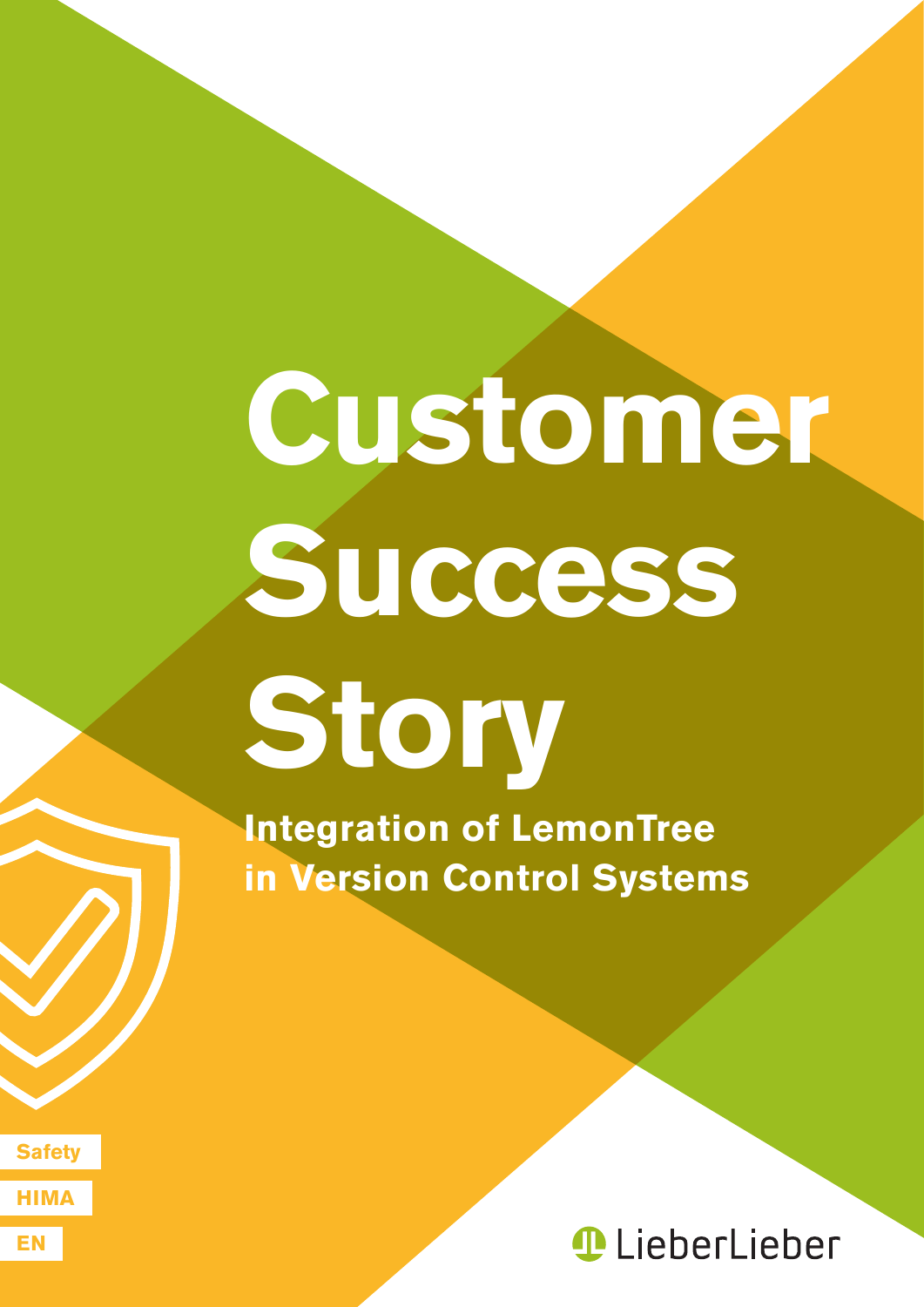## LieberLieber Software: HIMA Meets Tough Standards with LemonTree

The global leader in smart industrial security solutions, HIMA has used of Enterprise Architect since 2012. It was during a training course that HIMA became aware of LemonTree and recognized the great potential it holds for the versioning of EA models. Before long, a joint effort had been mounted to develop specific enhancements to LemonTree in order to satisfy HIMA's stringent requirements on "smart safety".

**Vienna/Brühl** – The HIMA Group is a provider of smart security solutions for industrial applications. Out of 800 worldwide, about one third of its 450 employees in Germany work in research and development. Of these, around 60 are developers who use Enterprise Architect to create models and generate software code for embedded and PC applications. Since development must always comply with functional safety requirements, precise traceability in the versioning of the models is an essential criterion. They had been searching for a tool to facilitate easier versioning and traceability when, during an Enterprise Architect training course, they became aware of LemonTree. Dipl.-Ing. (FH) Stefan Müller, Team Manager Development Software at HIMA: "In general, standards such as IEC 61508 demand configuration management. This also applies to UML models. LieberLieber's LemonTree is our key to efficiently determining what has changed, and in which revision." Electrical, electronic and programmable electronic systems are increasingly responsible for keeping machinery and equipment safe. The IEC 61508 basic standard applies across industries to systems that perform safety functions. It describes how the products are functionally-safely designed and developed.



Dipl.-Ing. (FH) Stefan Müller, Development Software (EDSB) Team Leader, HIMA Paul Hildebrandt GmbH

In general, standards such as IEC 61508 demand configuration management. This applies to all elements, including the UML models. LieberLieber's LemonTree is the key to determining what has been changed, and in which revision."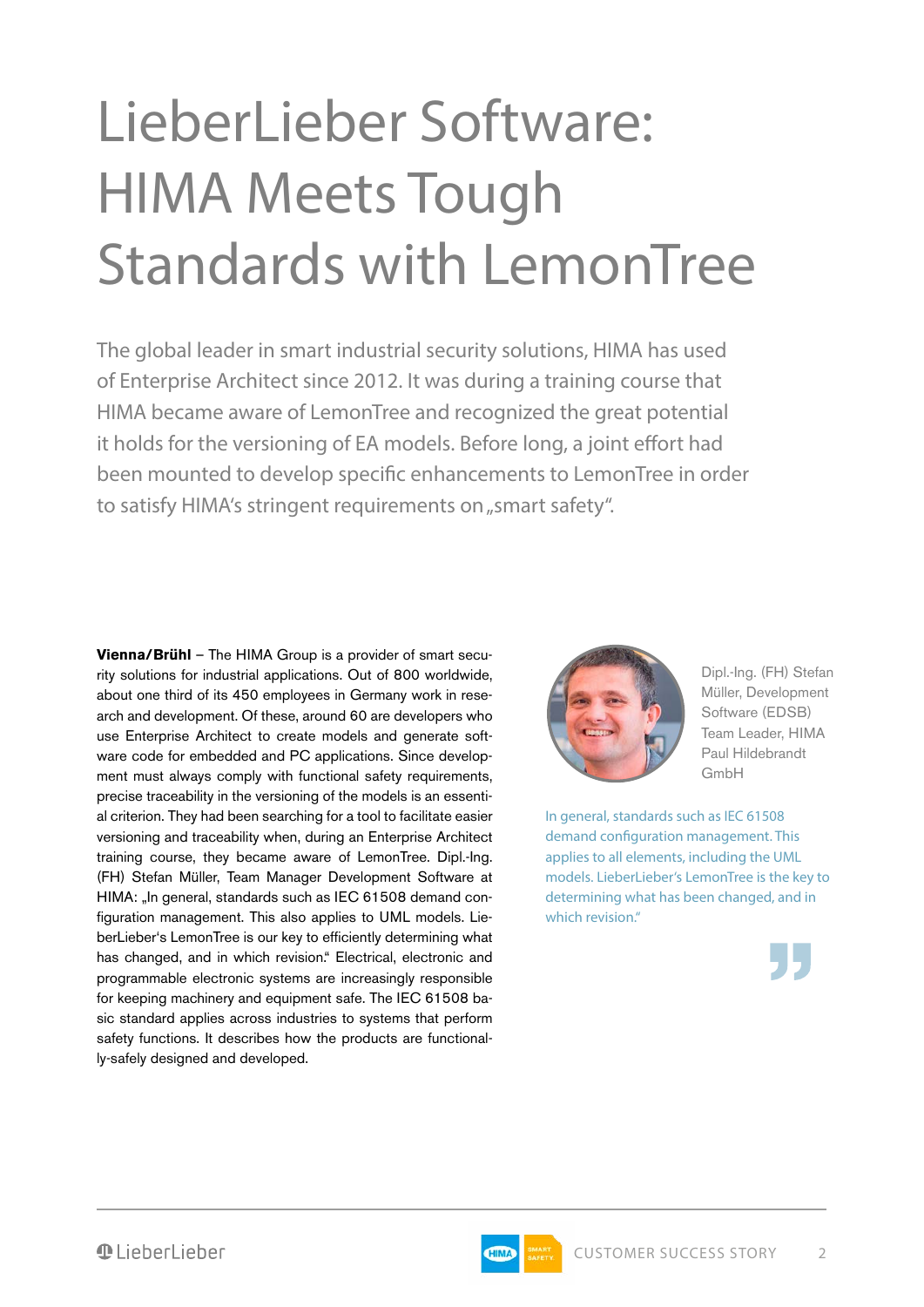

Schematic process of model versioning with LemonTree - LemonTree can be seamlessly integrated into well-known versioning systems such as SVN, Git and PTC. Model versions can be managed centrally and automatically. This enables the parallel processing of the models in the team, as has been common in the development of source code for years. LemonTree addresses in this scenario as an external diff & merge tool once a model is checked into the central repository. (Source: LieberLieber)

#### **Highest demands on security**

First, a workshop was held to define the cornerstones of the joint project. In preparation, the existing models had to be checked and, if necessary, corrected. There was also a desire to automate this controlling process and integrate it into LemonTree for further processing. Dr. Konrad Wieland, Product Manager for LemonTree at LieberLieber: "We are pleased to support HIMA in versioning with LemonTree. Demands on the project are very high, but this merely spurs us on to show that we can also satisfy them. We see ourselves as knowledge leaders when it comes to Enterprise Architect and model versioning."

Currently around 35 developers work with LemonTree at HIMA and there are regular voting meetings for the further development of the tool. One of the major challenges was the integration of Subversion (SVN), a software for centralized version control of files and directories. Since the developers create five to ten new versions daily, the integration process must be short. Oliver Mummenthey, software developer at HIMA, comments: "The LieberLieber team was able to increase the performance of LemonTree immensely even for our models of up to 6GB in size. Through close cooperation we are achieving excellent results, which serves to greatly strengthen our confidence in LieberLieber." The advantages of the "UniqueMint" infrastructure developed by LieberLieber, which is especially suitable for high-performance reading and writing of models, soon became quite clear.



Dr. Konrad Wieland, Product Manager for LemonTree at LieberLieber

We are pleased to support HIMA in versioning with LemonTree. Demands on the project are very high, but this merely spurs us on to show that we can also satisfy them. We see ourselves as knowledge leaders when it comes to Enterprise Architect and model versioning.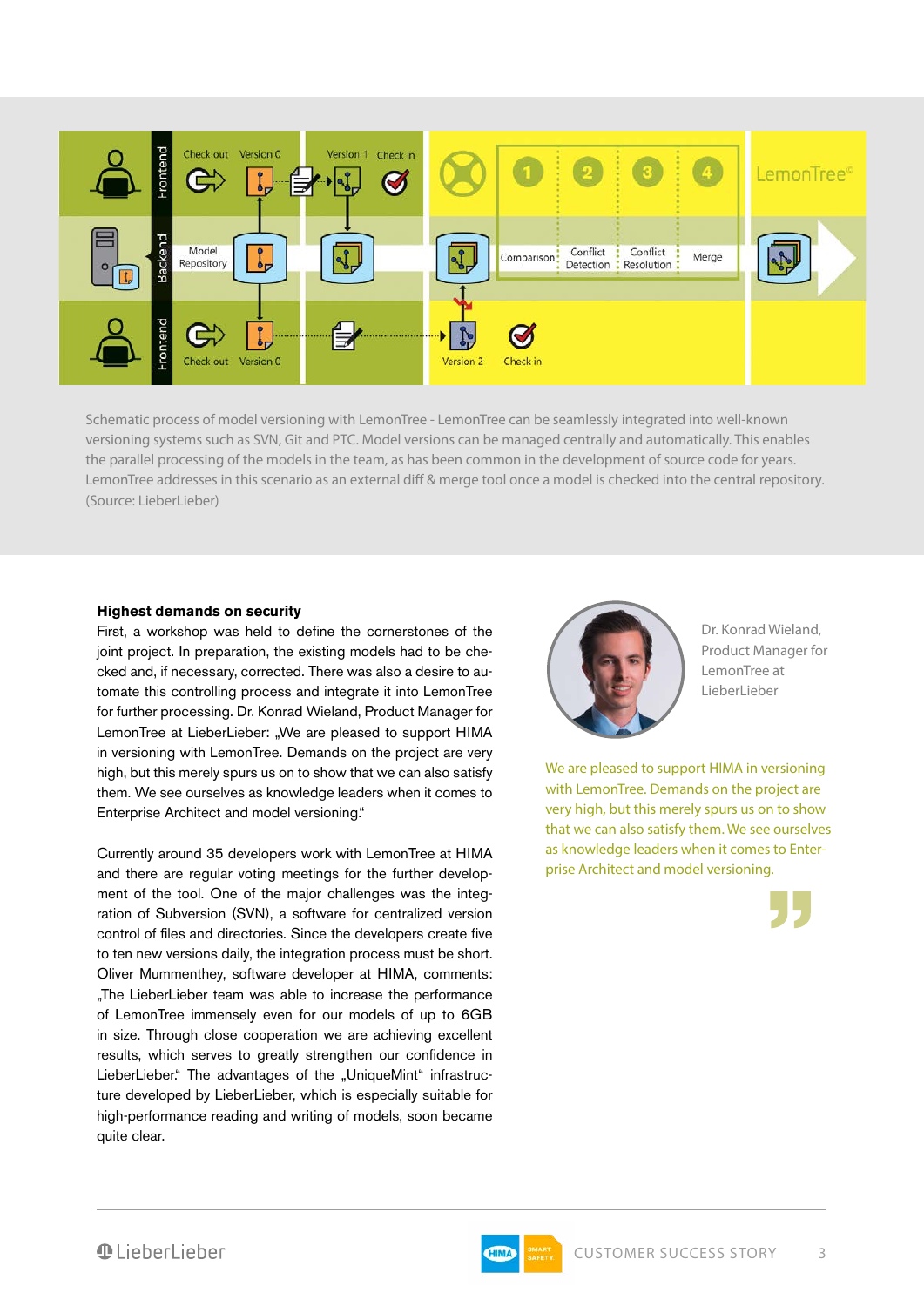#### **Seamless integration into the HIMA infrastructure**

LieberLieber's know-how was in high demand when it came to the seamless integration of model-based development into HI-MA's demanding environment. "We have vast practical experience with a wide variety of infrastructures, and we are experienced in transforming them into a productive modeling environment. We adopt our customers' guidelines and internal procedures, for example with regard to versioning, variant management or product family engineering. Our strategy and the tools we use are designed to seamlessly integrate modeling into the existing setting. We realize that newly-added modeling tools must not dictate the processes, but must adapt to existing processes," states Wieland.

Our strategy and the tools we use are designed to seamlessly integrate modeling into the existing setting. We realize that newly-added modeling tools must not dictate the processes, but must adapt to existing processes.





The HIMA headquarters in Brühl, Germany (Source: HIMA)

#### **ABOUT HIMA**

The HIMA Group is the world's leading independent provider of smart industrial safety solutions. With over 35,000 global installations of TÜV-certified security systems, HIMA is considered the technology leader in the industry. The company's dedicated engineers develop custom solutions that help customers increase functional safety, strengthen cybersecurity and increase the profitability of their plants and factories in the digital age.

For more than 45 years, HIMA has been a reliable partner to the world's largest oil, gas, chemical and power generation companies. They all rely on HIMA solutions, services and consulting services to ensure uninterrupted operation of their assets while protecting their assets, employees and the environment. The HIMA portfolio includes smart safety solutions that convert data into business-relevant information, thus contributing to greater security and plant availability. In addition, HIMA offers comprehensive solutions for the efficient controlling and monitoring of turbomachinery (TMC), burners and boilers (BMC) and pipelines (PMC). In the global rail industry, HIMA's COTS-based CENELEC-certified SIL 4 safety controllers are leaders in terms of functional and IT security and profitability.

The family-owned company, founded in 1908 and headquartered in Brühl, Germany, is today represented at more than 50 locations worldwide. Around 800 employees generate sales of € 126 million (2016).

www.hima.com/en